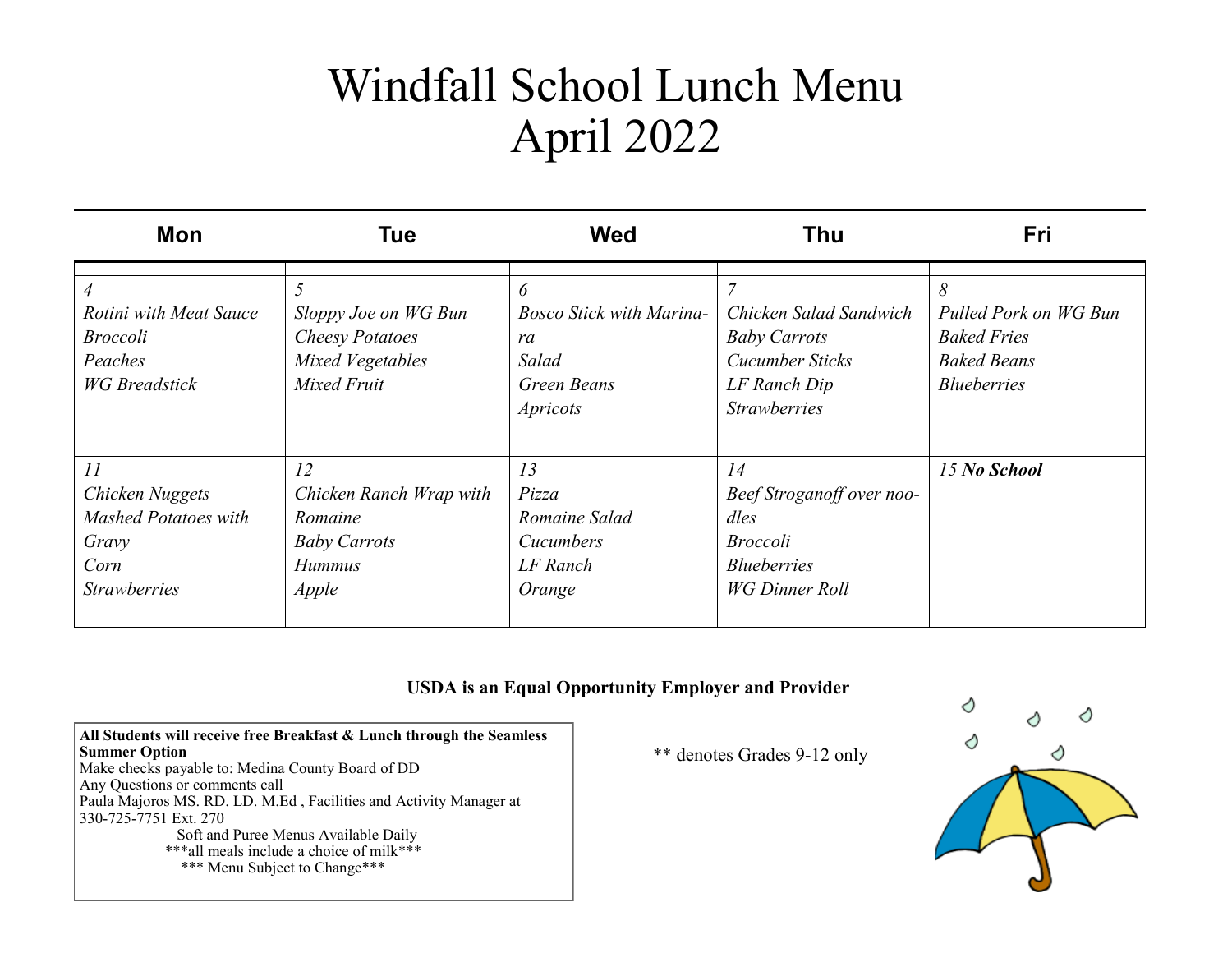## Windfall School Lunch Menu April 2022

| Mon                                                                                      | <b>Tue</b>                                                                                                        | <b>Wed</b>                                                                   | <b>Thu</b>                                                                                             | <b>Fri</b>                                                                                                        |
|------------------------------------------------------------------------------------------|-------------------------------------------------------------------------------------------------------------------|------------------------------------------------------------------------------|--------------------------------------------------------------------------------------------------------|-------------------------------------------------------------------------------------------------------------------|
| 18<br>Hamburger on WG Bun<br><b>Baked Beans</b><br>Lettuce<br>Pickles<br><b>Apricots</b> | 19<br>Macaroni & Cheese<br>Carrots<br>Peas<br><i>Cherries</i>                                                     | 20<br>Calzone with Marinara<br>Romaine Salad<br>Cucumbers<br><i>Cherries</i> | 21<br>Turkey and Gravy over<br><b>Mashed Potatoes</b><br>Green Beans<br>WG Roll<br><b>Strawberries</b> | 22<br><b>Toasted Cheese</b><br>Tomato Soup<br>Pickle<br>*Goldfish Crackers<br><b>Fruit Cup</b>                    |
| 25<br>Chili Mac<br>Green Beans<br>WG Roll<br>Applesauce                                  | 26<br><b>BBQ Chicken Breast</b><br><b>Seasoned Rice</b><br><b>Glazed Carrots</b><br>WG Roll<br><b>Blueberries</b> | 27<br>Pizza<br>Romaine Salad<br>Cucumbers<br>LF Ranch<br><b>Strawberries</b> | 28<br>Pulled Chicken on WG<br>Bun<br><b>Baked Beans</b><br>Paradise Punch<br>*Goldfish Crackers        | 29<br><b>Fish Sticks</b><br>Tater Tots<br>Cole Slaw<br><b>WG Dinner Roll</b><br>Orange<br><i>*Graham Crackers</i> |

♦  $\circ$  $\circ$ ♦ ♦

**USDA is an Equal Opportunity Employer and Provider** 

**All Students will receive free Breakfast & Lunch through the Seamless Summer Option**  Make checks payable to: Medina County Board of DD Any Questions or comments call Paula Majoros MS. RD. LD. M.Ed , Facilities and Activity Manager at 330-725-7751 Ext. 270 Soft and Puree Menus Available Daily \*\*\*all meals include a choice of milk\*\*\* \*\*\* Menu Subject to Change\*\*\*

\*\* denotes Grades 9-12 only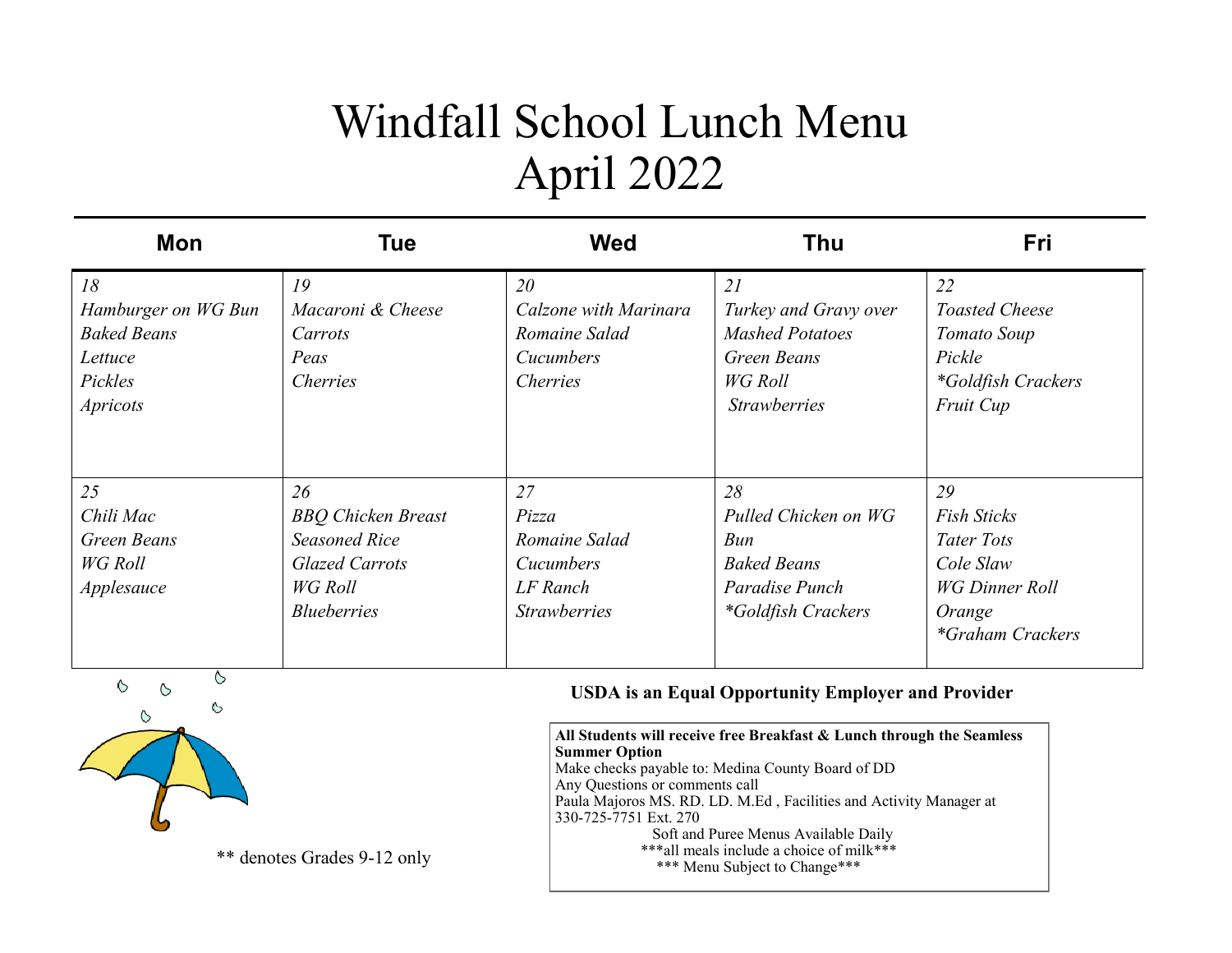## Windfall School Lunch Menu May 2022

| <b>Mon</b>         | Tue                     | <b>Wed</b>               | <b>Thu</b>                | <b>Fri</b>               |
|--------------------|-------------------------|--------------------------|---------------------------|--------------------------|
| $\overline{2}$     | $\mathfrak{Z}$          | 4                        | 5                         | 6                        |
| Meatball Sub with  | Chicken Patty on WG Bun | Tostada Pizza            | Turkey and Cheese Sliders | Cheesy Chicken over noo- |
| <i>Marinara</i>    | Lettuce                 | <b>Refried Beans</b>     | Cole Slaw                 | dles                     |
| Romaine Salad      | Pickles                 | Lettuce                  | <b>Tropical Twister</b>   | <i>Broccoli</i>          |
| Cucumbers          | <b>Beaked Beans</b>     | Salsa                    | Raisins                   | WG Roll                  |
| Pears              | Apples                  | <i>Cherries</i>          |                           | <b>Strawberries</b>      |
| *Goldfish Crackers |                         |                          |                           |                          |
| 9                  | 10 <sup>2</sup>         | 11                       | 12                        | 13                       |
| Grilled Chicken on | Turkey Sausage          | Chicken & Cheese         | Chicken Nuggets           | Hamburger on WG Bun      |
| WG Bun             | <b>WG</b> Pancakes      | <i><b>Ouesadilla</b></i> | <b>Baked Fries</b>        | Pickles                  |
| Yams               | Tater Tots              | <b>Refried Beans</b>     | Mixed Vegetables          | <b>Broccoli</b>          |
| Green Beans        | <b>Strawberries</b>     | Salsa                    | <b>Blueberries</b>        | Orange                   |
| Apple              | <b>Tropical Twist</b>   | <i>Cherries</i>          |                           |                          |
|                    |                         |                          |                           |                          |
|                    |                         |                          |                           |                          |

#### **USDA is an Equal Opportunity Employer and Provider**

**All Students will receive free Breakfast & Lunch through the Seamless Summer Option**  Make checks payable to: Medina County Board of DD Any Questions or comments call Paula Majoros MS. RD. LD. M.Ed , Facilities and Activity Manager at 330-725-7751 Ext. 270 Soft and Puree Menus Available Daily \*\*\*all meals include a choice of milk\*\*\*

\*\*\* Menu Subject to Change\*\*\*



\*\* denotes Grades 9-12 only